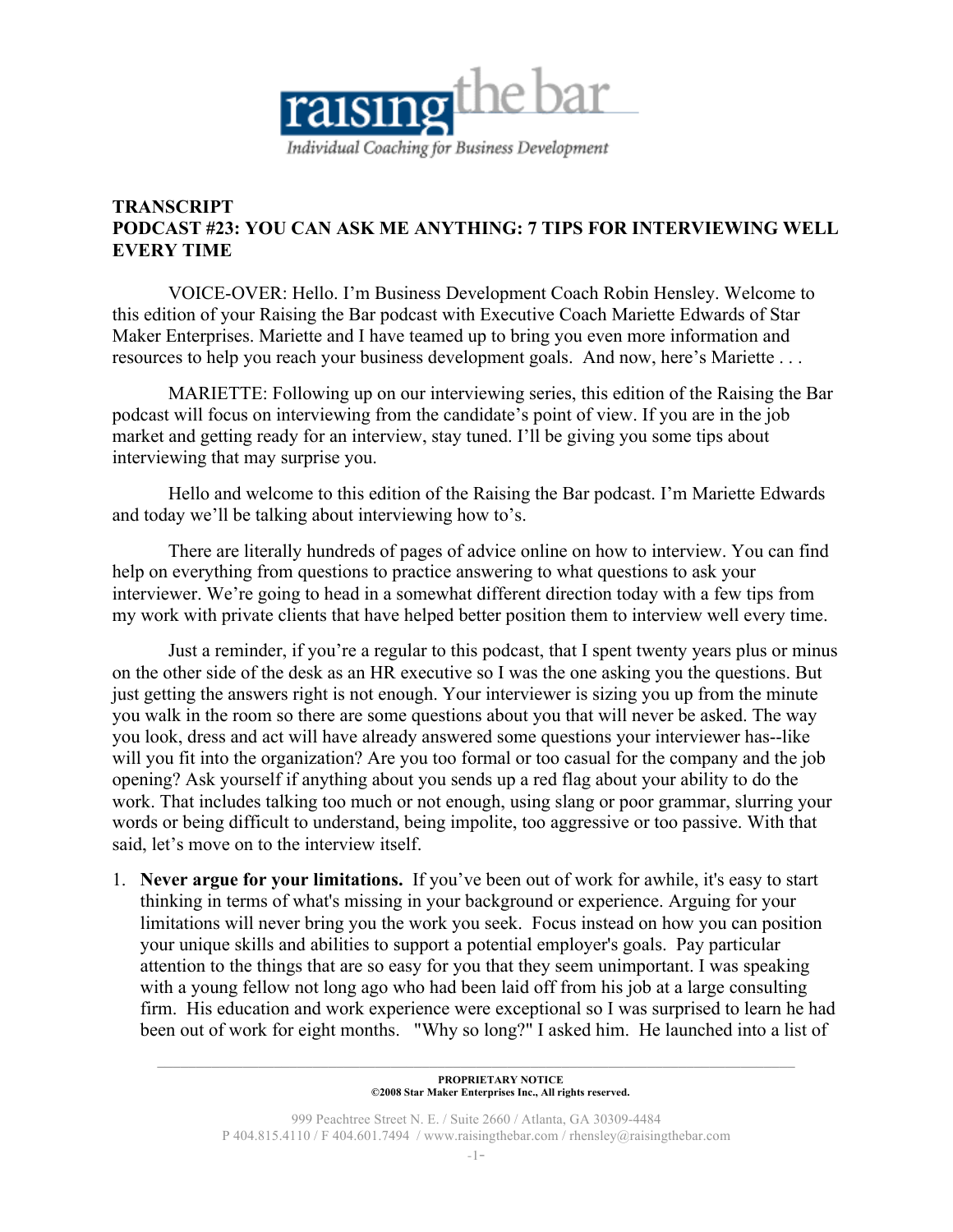

things he couldn't do, experience he didn't have and technology he didn't know. All of these plus "the economy" were why he was still looking. It wasn't until I asked him what he wanted to do in his next job that a glimmer of passion entered his voice. This fellow was a natural relationship builder and communicator yet he could not see that his gift for communication is what could set him apart in the technical world he traveled in. Ask yourself what sets you apart, what makes you different and practice talking about that when you craft your answer to that dreaded, "Tell me about yourself" question.

- 2. **Think of yourself in terms of results.** Businesses buy solutions. Learn to talk about the solutions and results you produced in past employment. Go a step further and gather up all the solutions and results you have accomplished in your volunteer work, in school or in pursuing your passion for sports or other hobbies you may have.
- 3. **Ask good questions.** Believe it or not, asking the right question at the right time can set you apart and communicate your depth of experience and your commitment to delivering a stellar performance for this potential new employer. Your questions should be open ended, thought provoking and position you in terms of results. Avoid directive questions that signal the answer you are looking for or require a yes/no response. Ask yourself, "What are the biggest questions I can ask in response to this opportunity?" For example, "What are the organization's most important goals?" " How do you see this position impacting on the achievement of those goals?" "If I were offered the opportunity to work with your organization, what would you like me to accomplish in my first 90 days?" For more on questions, stop by the free resources page on my website at www.starmakercoaching.com where you can download my "Ten Questions To Ask On Your Interview". They will give you more ideas on questions you can ask.
- 4. **Do what politicians do.** You don't have to answer the question you're asked, answer the question you want to answer. Granted, there is an art to this that you will have to practice. Observing political interviews will give you a good idea of how you can change the direction of the conversation by inserting a new topic.
- 5. **Know when to stop talking!** Think sound bites. Don't go on and on and on and on about anything. Your interviewer will have tuned you out after a few sentences. Give clear, precise answers that are easy to follow.
- 6. **Set an intention for the interview.** What's your goal? Often when I'm working with a client, our goal is to get to the next round. Set a goal and write it down. That will help you focus your attention on what is most important.
- 7. **Practice. Practice. Practice.** Do not, I repeat, DO NOT, plan on winging it when you get to the interview. You have got to practice your interviewing skills out loud with someone else. Video feedback is also a powerful tool. I recommend clients take that extra step if they are consistently interviewing but failing to land an offer. There could be something else going in the way they are interviewing that they are just not aware of.

**PROPRIETARY NOTICE ©2008 Star Maker Enterprises Inc., All rights reserved.**